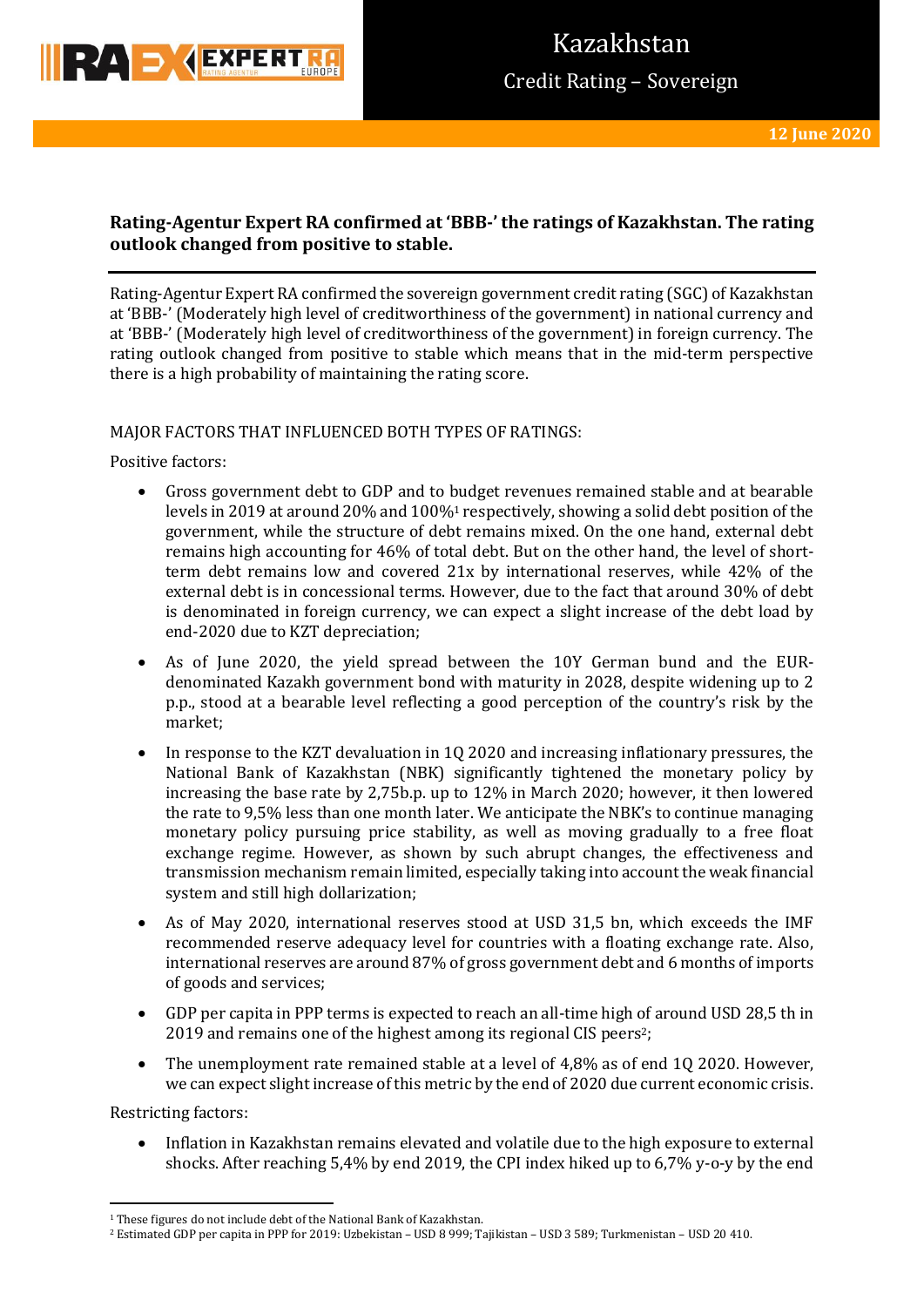

of May 2020, mostly due to KZT depreciation and expected to be in the range of 8-8,5% by end 20203, which is above the original NBK's target of 4-6%;

- The banking system shrunk in 2019 and has continued along this trend in 1H 2020. The sector's assets to GDP stood at 39% in 2019 as compared to 40% by the end of 2018 and we can expect further decline of assets, as shown by recent figures: in April 2020 assets declined by 1,9% as compared to March 2020, while gross loans declined by 2,5%;
- Foreign investment dynamics have declined since 2016, and we anticipate a net inflow of FDI close to 2% of GDP in 2019;
- According the Global Competitiveness Index report from 2019, the overall score for Kazakhstan was 63 (55th place from 140), a slight improvement as compared to 2018. However, due to the volatility on the oil market and forecast recession in the Kazakh economy, we can expect a negative trend in this metric's dynamic. Moreover, the external trade balance remained positive in 2019 at 8,6% of GDP, albeit narrower, and the current account deficit widened up to 3,6% of GDP;
- After posting a substantial surplus of 2,6% of GDP in 2018, the fiscal balance turned to a deficit of around 0,6% in 2019. Such dynamic was mainly driven by higher government expenses in education, social assistance, social security and public health care, while overall revenues increased at a slower pace. In 1Q 2020, the fiscal deficit widened up to 8,5% of GDP without transfers from the National Fund of the Republic of Kazakhstan (NFRK) and reached 0,2% of GDP if taking into account such flows. This dynamic was mainly a result of the sharp oil price decline the, strict quarantine measures in most of the regions of Kazakhstan, as well as the overall turbulence in the economy. In our view, implementation of the announced anti-crisis fiscal support of the economy (with overall approximate costs of KZT 5,9 tn equivalent to around 8,5% of GDP), as well as lower oil prices will lead to an overall deficit in the range of 4%-6% of GDP by end-2020. At the same time, the fiscal position of the government will be supported by significant accumulated fiscal reserves in the NFRK;
- After a significant growth of real GDP at 4,5% y-o-y in 2019 (which was the highest since 2013), the economy of Kazakhstan has contracted by 0,2% y-o-y in 4M 2020, and we expect the overall 2020 contraction to be around 0,5% taking into account implementation of significant fiscal stimulus as well as gradual recovery of oil markets by the end of the year. However, continuous turbulence in the global economy as well as potential prolongation of quarantine measures in some regions of the country can lead to a deeper contraction of up to 2,5% y-o-y.

Negative factors:

**.** 

- Capital markets in Kazakhstan remain undeveloped, volatile and non-liquid as shown by the low level of market capitalization, which was as low as 26% of GDP by end-2019. Despite the volatility observed during 1H 2020 the stock index of the national stock exchange – KAZE – almost fully recovered by mid-June 2020, and returned to its pre-crisis levels of around 2 300. In addition, as mentioned in our previous review, the development of the capital markets is underway as the Astana International Financial Centre (AIFC) continues to contribute in the evolution of the Kazakh financial market, including the development of Islamic and green finance;
- After the finalization of the banks' asset quality review (AQR) by the NBK, the level of NPLs in the system reached 8,1% by end-2019 and continued to grow in 1Q 2020 spurred by the COVID-19 lockdown measures as well as oil price volatility. By the end of April 2020 the NPLs levels reached 9,4% of total loans, with 9,5% for corporate loans and only 5,5% for retail. We expect these levels to rise in the following months, but to stabilize by the end of 2020. We also expect a further decline in the profitability metrics, which already

<sup>3</sup> Official forecast of the National Bank of Kazakhstan (NBK).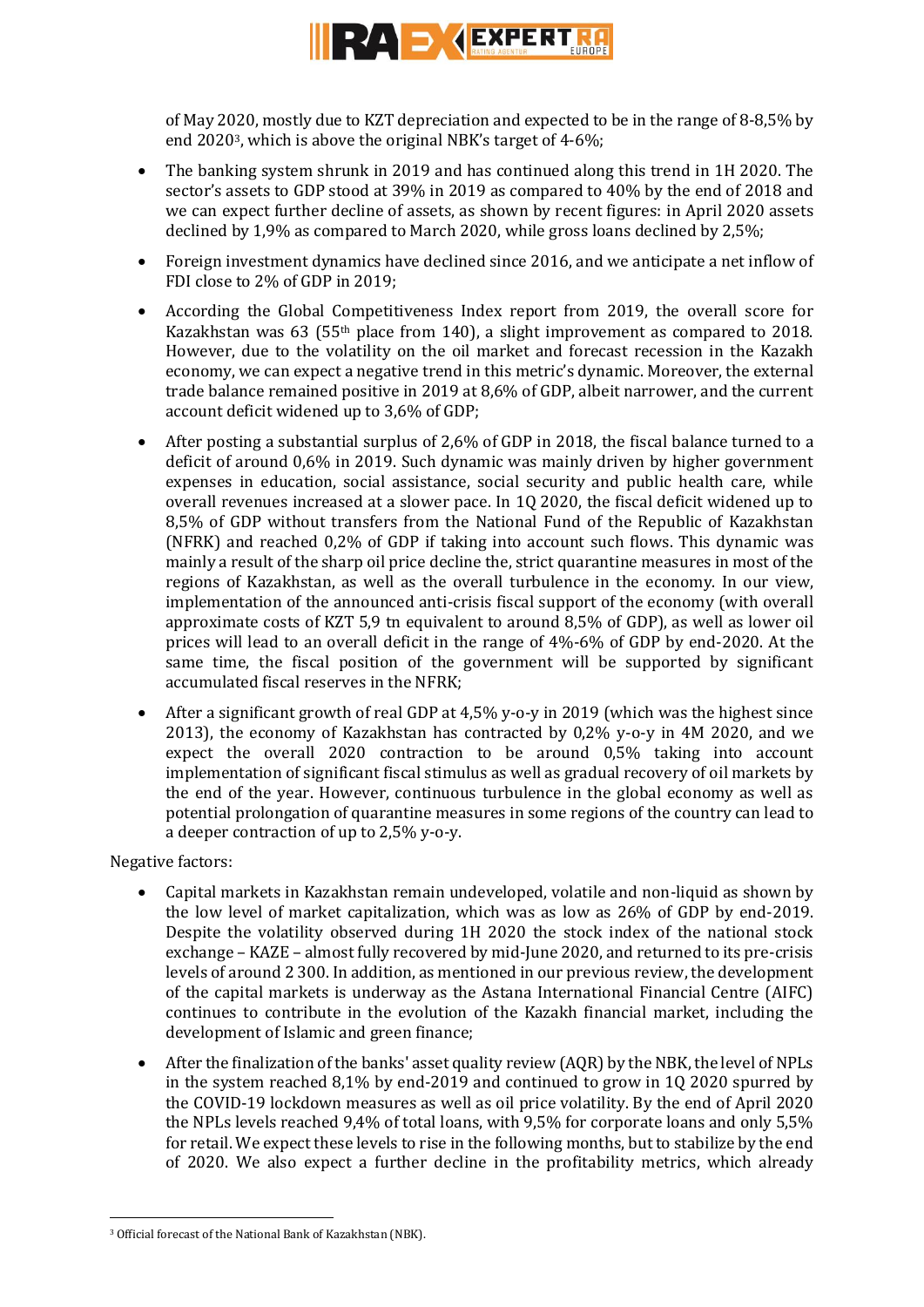

reached 2,9% and 23,2% for ROA and ROE as of April 20204, as compared to 3,1% and 24,3% by the end of 2019. However, the banks' level of capitalization and liquidity remained favourable as the capital adequacy ratio was 25% and the liquid assets in national definition formed around 47% of the banks' portfolio as of the end of April 2020;

 Despite the performed AQR, as well as further decline of the banks' assets, we still consider the banking sector stability as weak, taking into account high level of related party lending, dollarization and historically observed high level of hidden NPLs. This keeps posing a high risk of contingent liabilities' materialization. Nonetheless, the number of state-owned companies has been gradually declining as the privatization process has continued in 2019 despite hitting some bumps in the road in terms of delayed IPOs. At the same time, the current economic situation already forced the government to postpone the privatization.

Stress factors:

- Concentration of tax revenues on one industry remains high. Kazakhstan depends heavily on oil revenues, which make up around 44% of the state's budget that is more than 8% of GDP (weak stress-factor);
- After slight decrease of dollarization of the banking system during 2019, both, the share of loans and deposits in foreign currency slightly increased during 1Q 2020 and stayed at quite high levels at the end of April 2020: 17,1% and 43,4%, respectively (very weak stress-factor).

## SENSITIVITY ASSESSMENT:

The following developments could lead to an upgrade:

- Increase in oil prices higher than our base scenario to support GDP growth and the external trade position;
- Faster and stronger than originally anticipated recovery from the current economic crisis with higher non-oil GDP growth and improvement of non-oil fiscal balance;
- Improvement of the general stance of the banking system, especially asset quality.

The following developments could lead to a downgrade:

- Further deterioration of economic activity which will have a direct impact on public finances and external buffers;
- Unexpected devaluation of local currency as a result of pressures from lingering low oil prices;
- Further weakening of the banking system, which would materialize contingent liabilities of the government.

### ESG Disclosure:

Inherent factors

 Quality of fiscal policy; quality of monetary policy; natural resources; natural and climatic threats; environmental threats; level of corruption, CPI; Government Effectiveness Index; quality of the business environment; position in Doing Business Ranking; level of investment in human capital, adjusted for inequality; Rule of Law Index; transparency of government policymaking Index; level of information transparency of the government; Political Stability and Absence of Violence/Terrorism Index; natural disasters, constant exposure to difficult natural conditions.

Drivers of change factors

None.

**.** 

<sup>4</sup> Here refers to ROAA and ROAE for 4M 2020.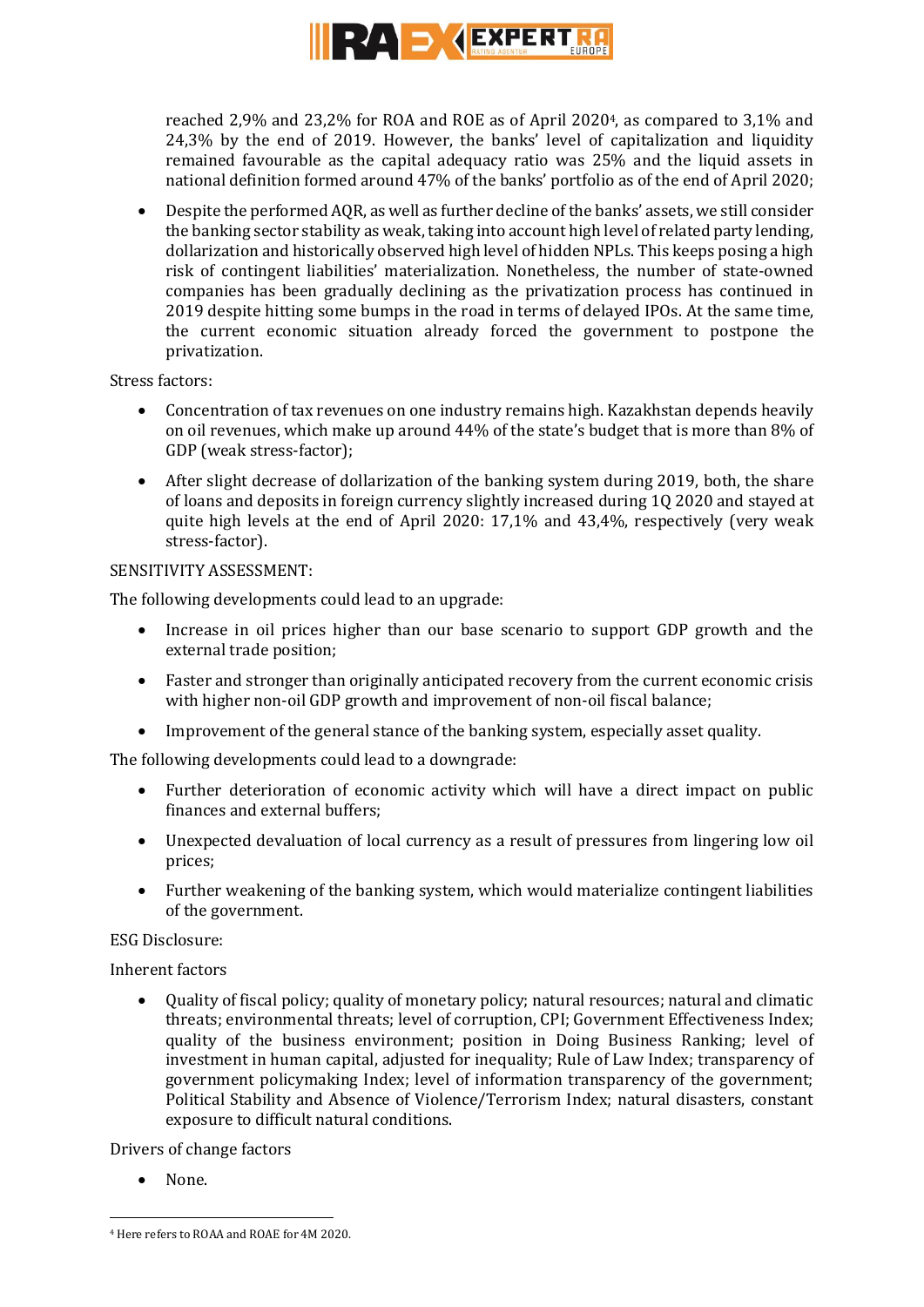

"The Agency has confirmed Kazakhstan's ratings at 'BBB-' and changed the outlook from positive to stable. Our decision to change the outlook mostly reflects the impact on the economy from the COVID-19 crisis. The effects of the pandemic in Kazakhstan have mainly been observed through over supply and lower demand on oil, which has caused the oil price to sink. This affects directly the country's public finances, already elevated dollarization levels, external stance and GDP dynamic for 2020. In addition, the banking system is expected to weaken ever further.

On the other hand, the ratings of Kazakhstan were supported by significate volume of international reserves, which partly mitigates the current shocks for the economy and local currency, bearable levels of the debt load, as well as improved quality of the monetary policy of the National Bank of Kazakhstan, that gradually moving to free float regime." – Clarified Vladimir Gorchakov, Associate Director of Rating Agentur Expert RA.

Research report on Kazakhstan is available at:

[https://raexpert.eu/reports/Research\\_report\\_Kazakhstan\\_12.06.2020.pdf](https://raexpert.eu/reports/Research_report_Kazakhstan_12.06.2020.pdf)

Next scheduled rating publication: 11 December 2020. The full sovereign rating calendar can be found at [Sovereign Rating Calendar 2020](https://raexpert.eu/sovereign/#conf-tab-5)

For further information contact:

Responsible expert: Vladimir Gorchakov, Associate Director of Rating-Agentur Expert RA +49 (69) 3085-45-00, ext. 1211 [gorchakov@raexpert.eu](mailto:gorchakov@raexpert.eu)

Reviewer: Hector Alvarez, Associate Director of Rating-Agentur Expert RA +49 (69) 3085-45-00, ext. 1213 [alvarez@raexpert.eu](mailto:alvarez@raexpert.eu)

## **Rating-Agentur Expert RA GmbH**

Walter-Kolb-Strasse 9-11, 60594 Frankfurt am Main, Germany +49 (69) 3085-45-00 E-mail[: info@raexpert.eu](mailto:info@raexpert.eu) [www.raexpert.eu](http://raexpert.eu/)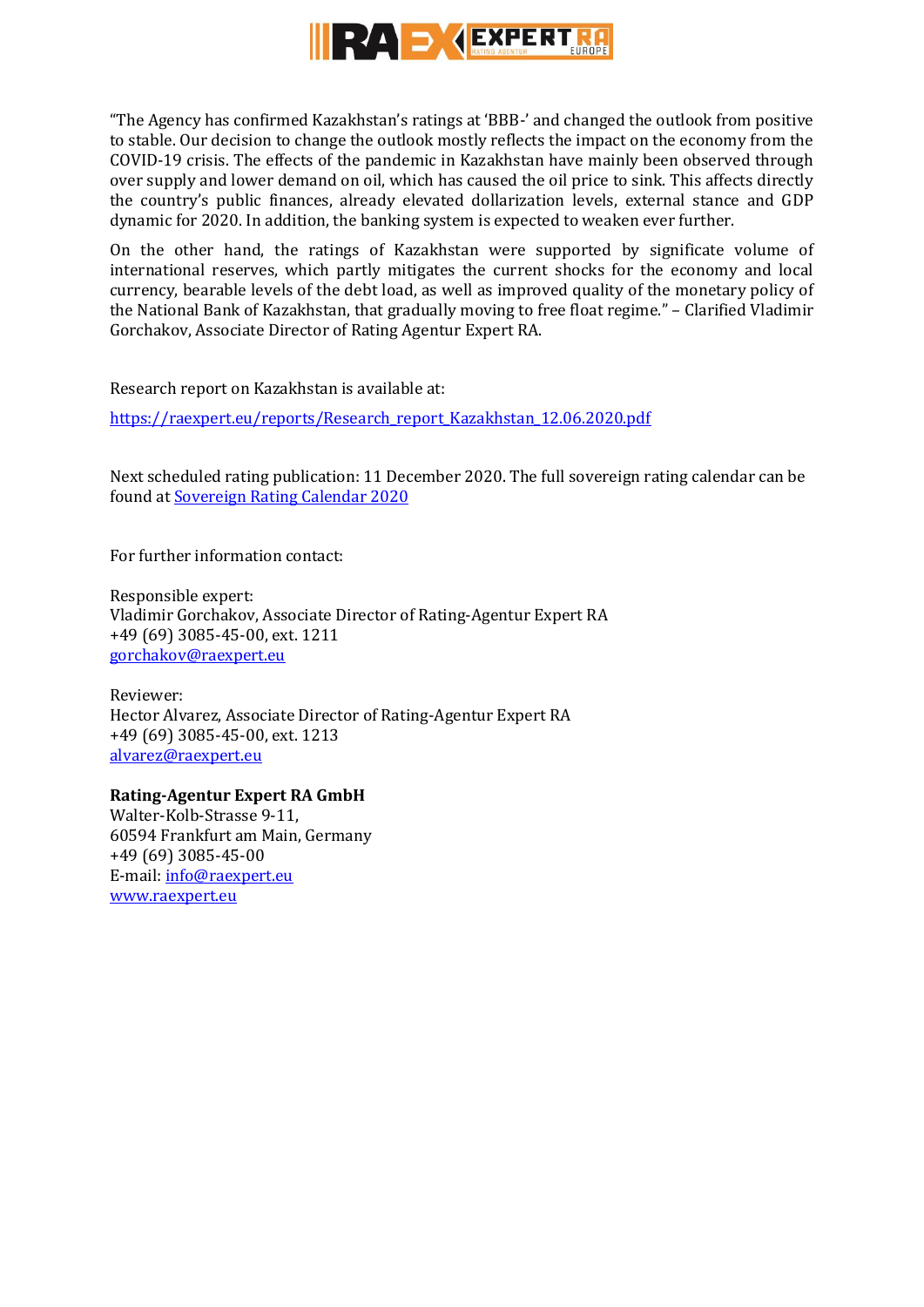

# RATING HISTORY:

| <b>Date</b> | <b>Review reason</b>                                                 | <b>SGC</b>                  |                     | <b>Outlook</b>              |                     |
|-------------|----------------------------------------------------------------------|-----------------------------|---------------------|-----------------------------|---------------------|
|             |                                                                      | <b>National</b><br>currency | Foreign<br>currency | <b>National</b><br>currency | Foreign<br>currency |
| 13.12.2019  | Scheduled<br>revision of both<br>types of ratings<br>for the country | BBB-                        | BBB-                | Positive                    | Positive            |
| 14.06.2019  | Scheduled<br>revision of both<br>types of ratings<br>for the country | BBB-                        | BBB-                | Stable                      | Stable              |
| 21.12.2018  | Scheduled<br>revision of both<br>types of ratings<br>for the country | BBB-                        | BBB-                | Stable                      | Stable              |
| 06.07.2018  | Scheduled<br>revision of both<br>types of ratings<br>for the country | BBB-                        | BBB-                | Stable                      | Stable              |
| 12.01.2018  | Scheduled<br>revision of both<br>types of ratings<br>for the country | BBB-                        | BBB-                | <b>NA</b>                   | <b>NA</b>           |
| 14.07.2017  | Scheduled<br>revision of both<br>types of ratings<br>for the country | BBB-                        | BBB-                | <b>NA</b>                   | <b>NA</b>           |
| 20.01.2017  | Scheduled<br>revision of both<br>types of ratings<br>for the country | BBB-                        | BBB-                | <b>NA</b>                   | <b>NA</b>           |
| 22.07.2016  | Scheduled<br>revision of both<br>types of ratings<br>for the country | BBB-                        | BBB-                | <b>NA</b>                   | <b>NA</b>           |
| 29.01.2016  | First assignment<br>of both types of<br>ratings for the<br>country   | BBB-                        | BBB-                | <b>NA</b>                   | <b>NA</b>           |